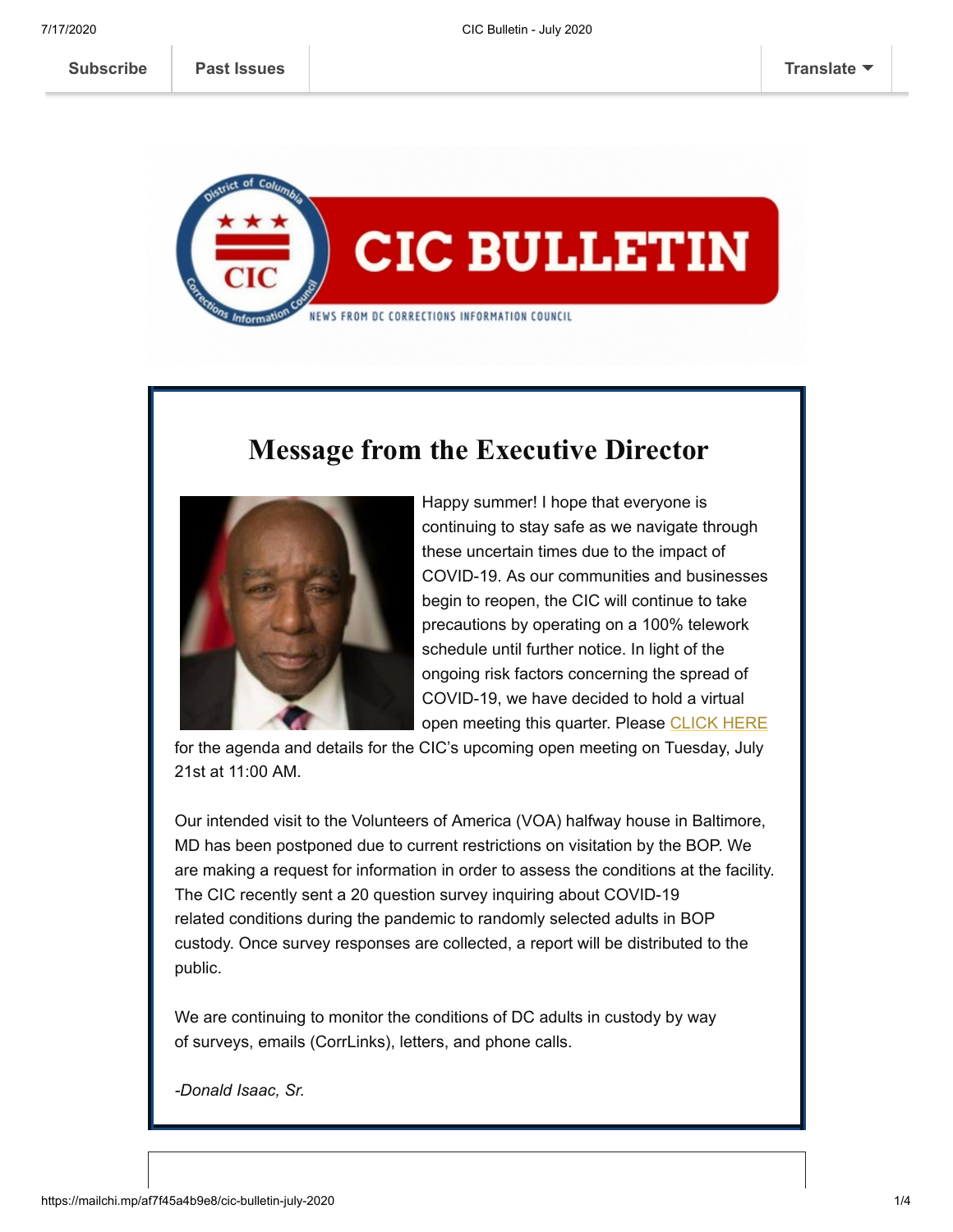

## **What We're Reading: Essays from Prison**

**The Celling of America: An Inside Look at The Prison Industry** *by Daniel Burton Rose and Paul Wright*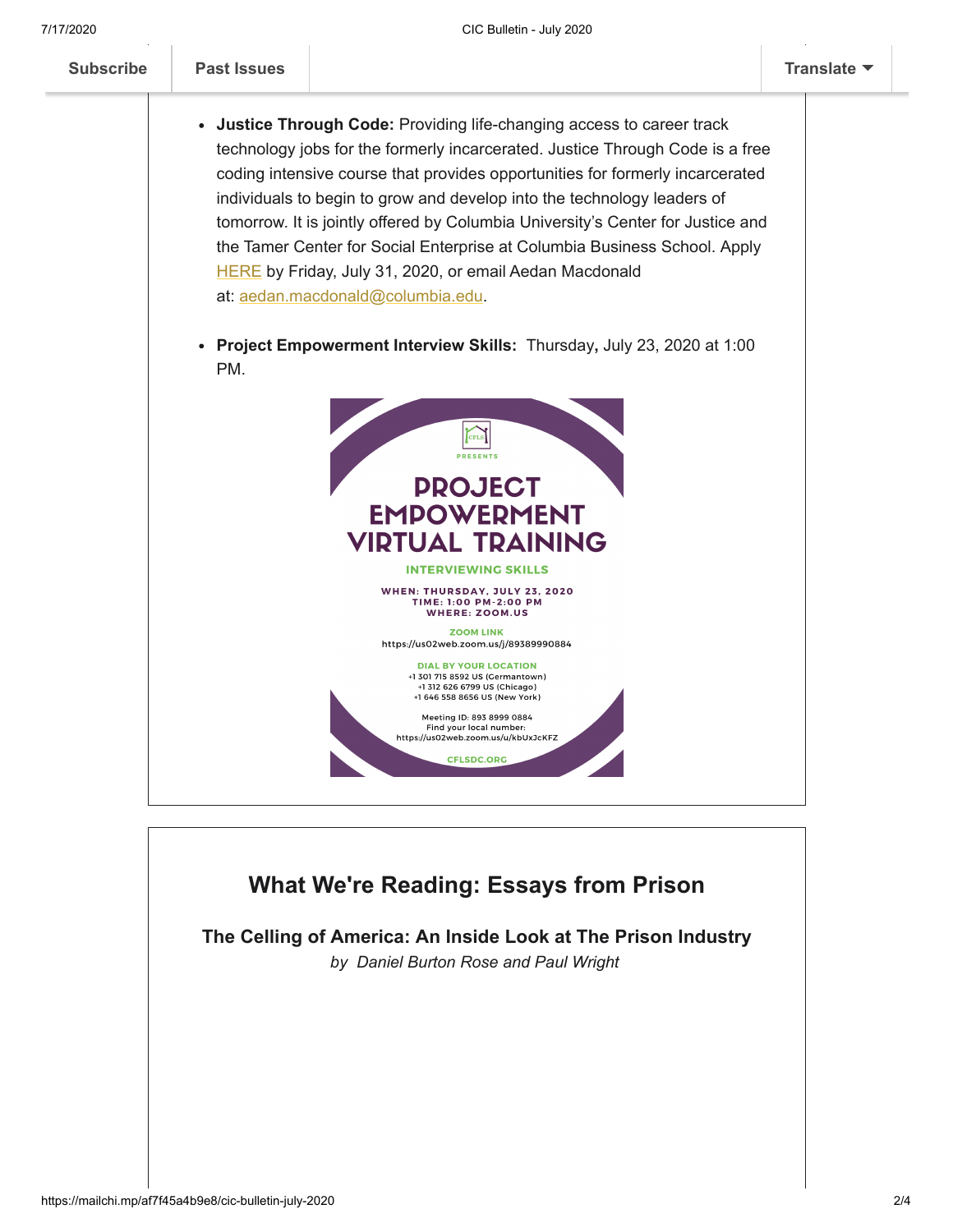

*The Celling of America* presents a detailed inside look at the workings of the American law enforcement system. The book examines the death penalty, control units, the politics of prisoner bashing, the role of the media in the current antiprisoner climate, prisoner struggles, and racism. Most of the articles in the book originally appeared in Prison Legal News, a magazine published by Dan Pens and Paul Wright, two incarcerated men in Washington state.



**The CIC is on Instagram! Follow us @dc\_cic for updates, useful information, and events!** 



**Our mailing address is:** DC Corrections Information Council 1400 I Street, NW Suite 400 Washington, DC 20005

> Email: [dccic@dc.gov](mailto:https://cic.dc.gov/) Website: [https://cic.dc.gov](https://cic.dc.gov/)

Want to change how you receive these emails? You can [update your preferences](https://cic.us14.list-manage.com/profile?u=bdc24a13dbc7ad8bb87aa8081&id=d90aa0da6e&e=[UNIQID]) or [unsubscribe from this list](https://cic.us14.list-manage.com/unsubscribe?u=bdc24a13dbc7ad8bb87aa8081&id=d90aa0da6e&e=[UNIQID]&c=68c7d6cd92).